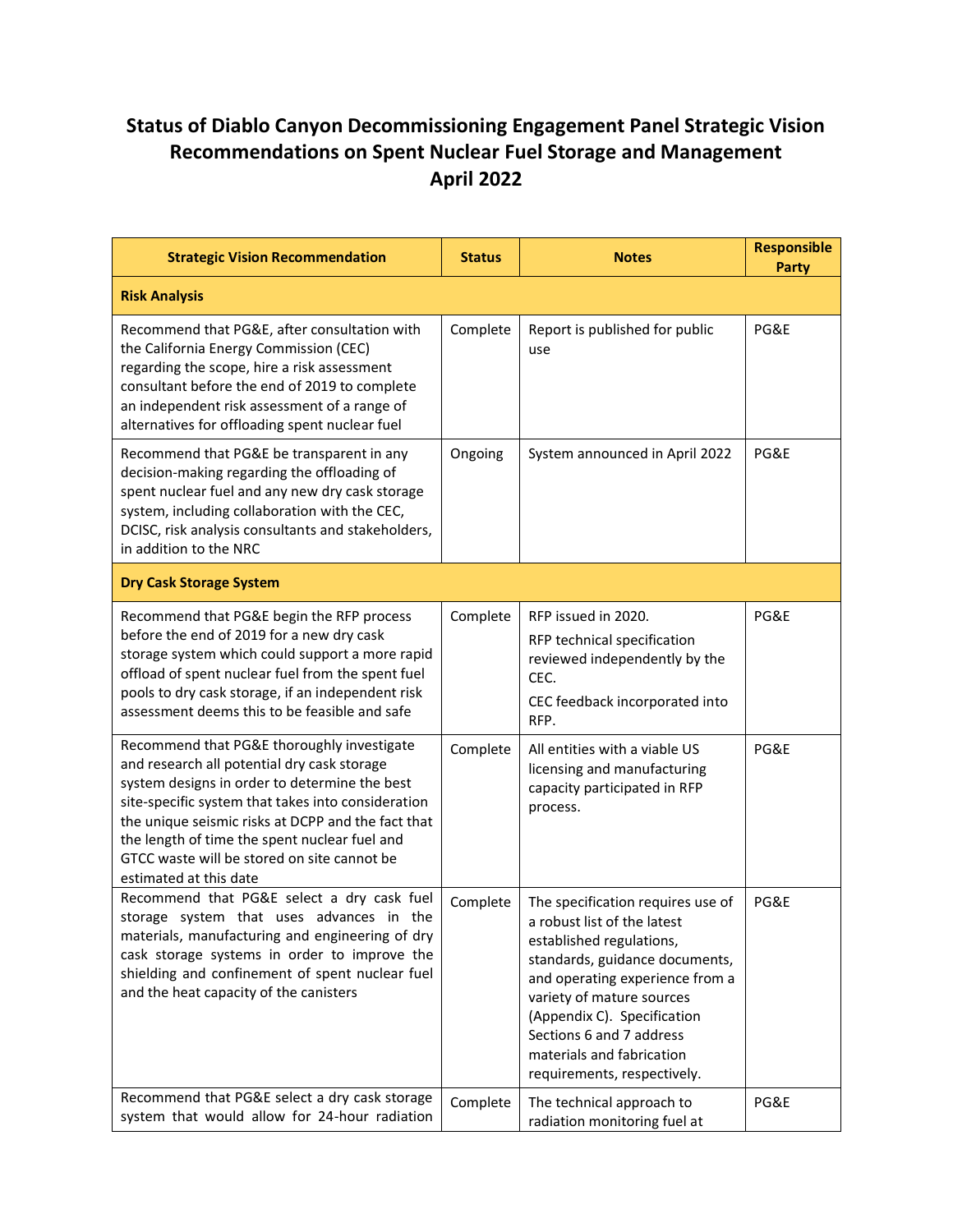| <b>Strategic Vision Recommendation</b>                                                                                                                                                                                                                       | <b>Status</b>  | <b>Notes</b>                                                                                                                                                                                                                                                           | <b>Responsible</b><br><b>Party</b> |  |
|--------------------------------------------------------------------------------------------------------------------------------------------------------------------------------------------------------------------------------------------------------------|----------------|------------------------------------------------------------------------------------------------------------------------------------------------------------------------------------------------------------------------------------------------------------------------|------------------------------------|--|
| monitoring, full inspection capability, be fully<br>retrievable, have the capability to either<br>repackage or repair a damaged cask and be<br>licensed for transportation                                                                                   |                | DCPP will be a perimeter system<br>which will envelope the current<br>and future system. This<br>radiation monitoring system was<br>included in the 2021 NDCTP.                                                                                                        |                                    |  |
|                                                                                                                                                                                                                                                              |                | As shown in specification<br>Sections 5.1.1 and 5.4.2, the dry<br>cask storage system is required<br>to be fully inspectable and<br>retrievable with a canister<br>licensed for both storage and<br>transportation.                                                    |                                    |  |
| Recommend that the new dry cask system<br>minimize dose rates to workers to the greatest<br>extent achievable                                                                                                                                                | Complete       | As shown in specification<br>Section 5.3.1.12, maintaining<br>dose to workers is required to<br>be as low as reasonably<br>achievable (ALARA).                                                                                                                         | PG&E                               |  |
| <b>Dry Cask Loading</b>                                                                                                                                                                                                                                      |                |                                                                                                                                                                                                                                                                        |                                    |  |
| Recommend that all PG&E staff and any outside<br>contractors involved with cask loading receive<br>ample pre-operational training and testing, based<br>on lessons learned in other ISFSIs, prior to<br>implementation of any new dry cask storage<br>system | In.<br>process | This is the current practice and<br>will continue. As shown in<br>specification Sections 3.6.3 and<br>3.6.5, worker training is required<br>to be completed prior to the<br>start of a loading campaign and<br>must include lessons learned<br>from prior experiences. | PG&E                               |  |
| Recommend that any outside<br>contractors<br>involved with cask loading have experience with<br>the system and be fully trained, vetted and<br>adequately supervised                                                                                         | In.<br>process | PG&E's contract with the dry<br>cask storage vendor delineates<br>the experience required,<br>supervision, and PG&E<br>oversight.                                                                                                                                      | PG&E                               |  |
| <b>Aging Management Program</b>                                                                                                                                                                                                                              |                |                                                                                                                                                                                                                                                                        |                                    |  |
| Recommend that PG&E develop an Aging<br>Management Program (AMP) for the ISFSI as<br>soon as practicable, possibly before such<br>program is required to be prepared                                                                                         | In.<br>process | AMPs were developed and<br>submitted to the NRC for review<br>and approval in the DC ISFSI<br>License Renewal Application,<br>dated March 9, 2022. AMPs are<br>in addition to the existing<br>inspection and maintenance<br>programs.                                  | PG&E / NRC                         |  |
| Recommend that PG&E conduct a future<br>feasibility assessment of the benefits and costs<br>of enclosing the existing ISFSI, including a<br>climate-controlled environment alternative                                                                       | No status      |                                                                                                                                                                                                                                                                        | PG&E                               |  |
| Recommend that if stress corrosion cracks or<br>other degradation is found, this should be                                                                                                                                                                   | Ongoing        | As part of the DC ISFSI License<br>Renewal Application, dated                                                                                                                                                                                                          | PG&E / NRC                         |  |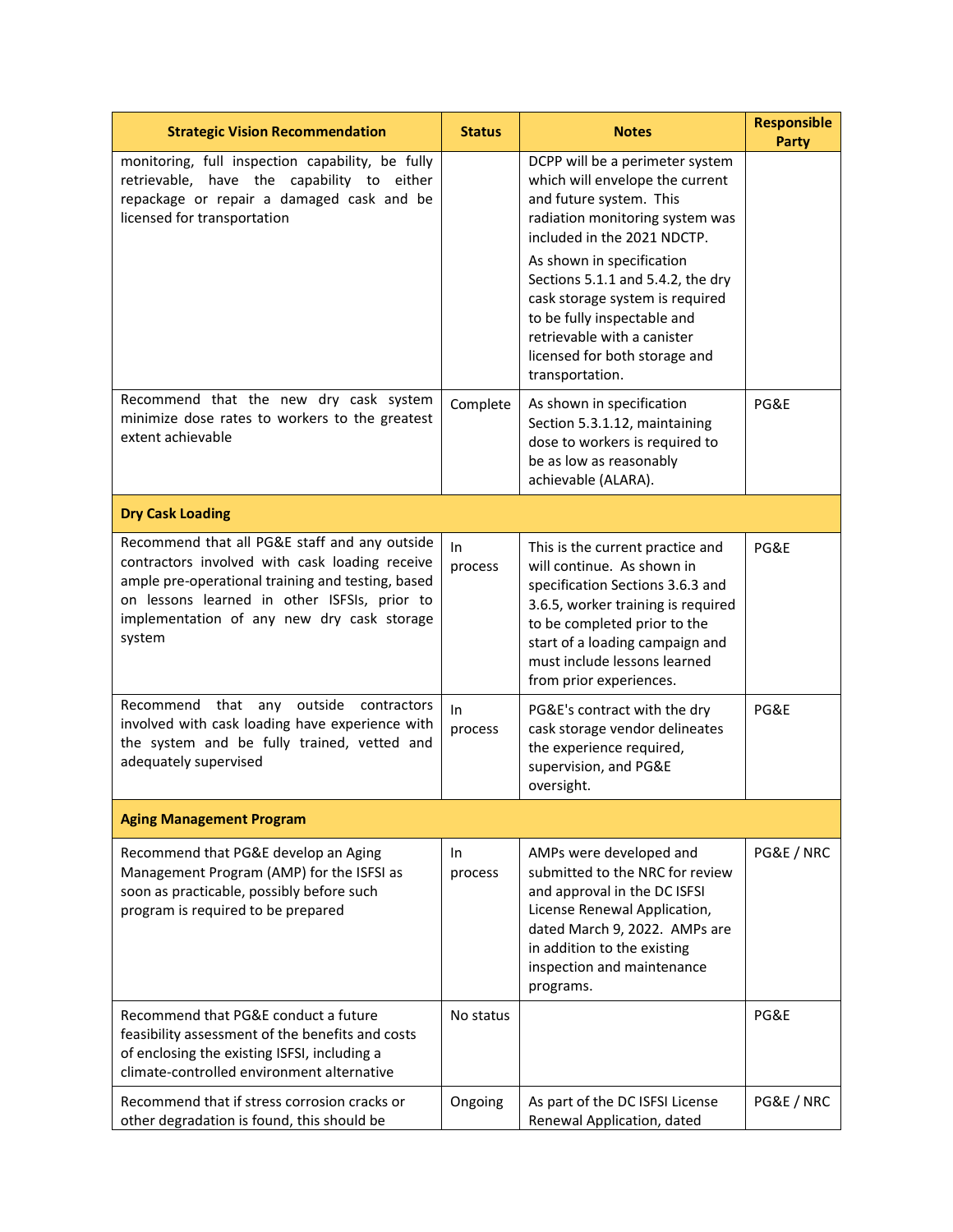| <b>Strategic Vision Recommendation</b>                                                                                                                                                                                                                               | <b>Status</b>  | <b>Notes</b>                                                                                                                                                                                                                                                                                                                                     | <b>Responsible</b><br><b>Party</b> |
|----------------------------------------------------------------------------------------------------------------------------------------------------------------------------------------------------------------------------------------------------------------------|----------------|--------------------------------------------------------------------------------------------------------------------------------------------------------------------------------------------------------------------------------------------------------------------------------------------------------------------------------------------------|------------------------------------|
| identified early and appropriate corrective<br>actions taken immediately, which may include<br>enclosing the ISFSI in a structure, and any such<br>experience and information be shared<br>transparently with regulators, other ISFSI<br>operators and the community |                | March 9, 2022, an AMP was<br>developed to periodically<br>monitor for stress corrosion<br>cracking and address it if found<br>through the Corrective Action<br>Program. This AMP is currently<br>under the NRC review and<br>approval process.                                                                                                   |                                    |
| Recommend that PG&E continue to participate in<br>research and collect data on the potential<br>degradation of canisters used in the dry cask<br>storage system and make any results available to<br>regulators, other ISFSI operators and the public                | Ongoing        | As part of the DC ISFSI License<br>Renewal Application, dated<br>March 9, 2022, AMPs were<br>developed that will require<br>PG&E to conduct periodic<br>reviews of documentation to<br>determine whether the AMPs<br>are effectively managing the<br>effects of aging. These AMPs are<br>currently under the NRC review<br>and approval process. | PG&E                               |
| Recommend that PG&E have an onsite facility or<br>other means in place to deal with potential leaks<br>from spent fuel canisters and the ability to<br>repackage the spent fuel if necessary                                                                         | In.<br>process |                                                                                                                                                                                                                                                                                                                                                  | PG&E                               |
| <b>Security</b>                                                                                                                                                                                                                                                      |                |                                                                                                                                                                                                                                                                                                                                                  |                                    |
|                                                                                                                                                                                                                                                                      |                |                                                                                                                                                                                                                                                                                                                                                  |                                    |
| Recommend that PG&E accurately budget for,<br>and the CPUC support the funding of,<br>comprehensive security measures for all phases<br>of decommissioning                                                                                                           | Ongoing        | 2018 NDCTP provided such<br>funding                                                                                                                                                                                                                                                                                                              | <b>PG&amp;E/</b><br>CPUC           |
| Recommend that ongoing training of the security<br>force, security drills and coordination with local<br>law enforcement continue to exceed the<br>minimum required by the NRC in order to<br>maintain a highly trained, site specific security<br>force             | Ongoing        | PG&E exceeds minimum security<br>requirements and successfully<br>passes its force-on-force drills<br>evaluated by the NRC.                                                                                                                                                                                                                      | PG&E                               |
| Recommend that PG&E transfer spent nuclear<br>fuel from DCPP as soon as either a CISF or<br>permanent repository is developed in order to<br>save ratepayers the cost of indefinite security                                                                         | N/A            | No licensed facility is<br>constructed yet to receive fuel                                                                                                                                                                                                                                                                                       | PG&E                               |
| <b>Offsite Repository for Spent Nuclear Fuel</b>                                                                                                                                                                                                                     |                |                                                                                                                                                                                                                                                                                                                                                  |                                    |